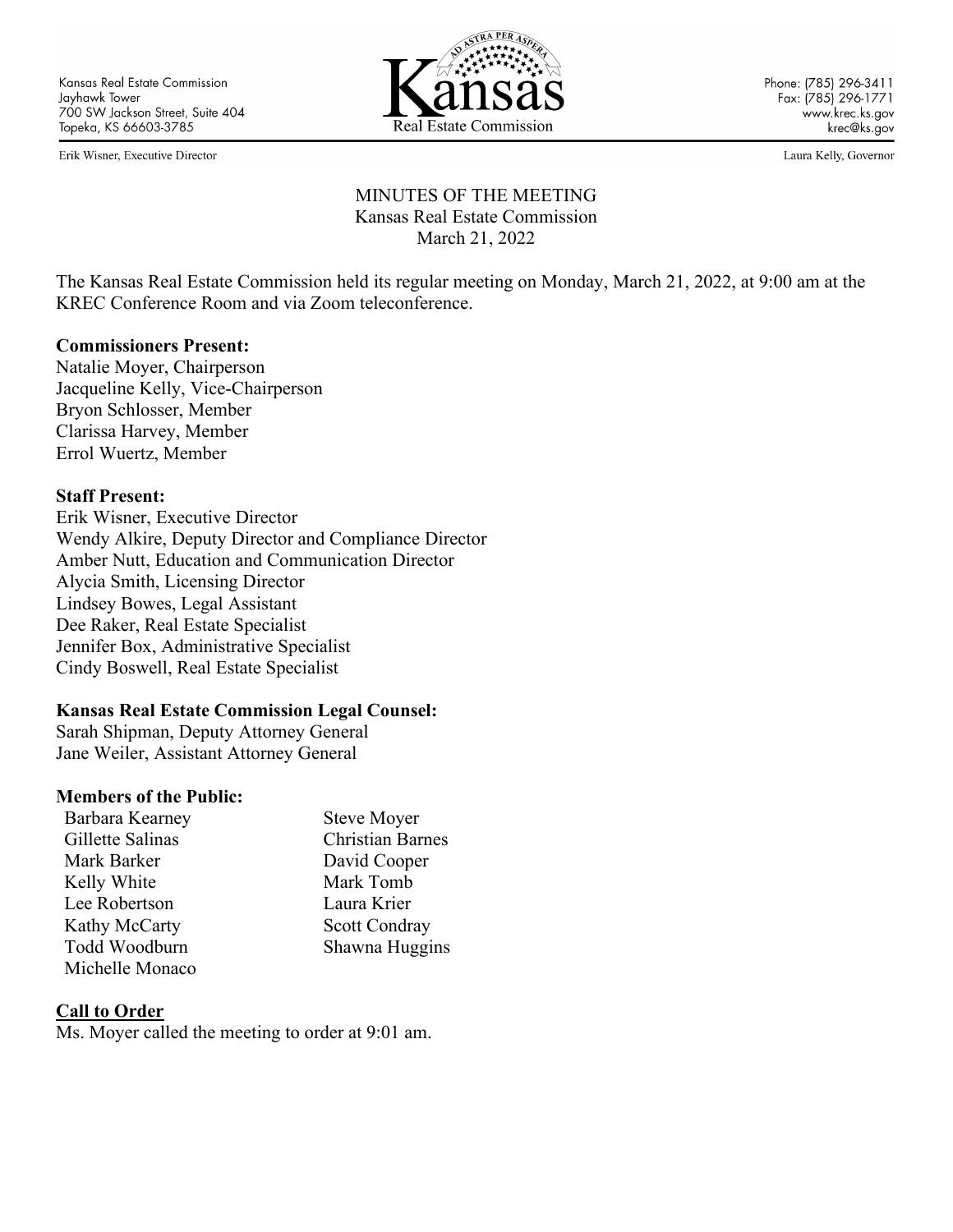### **Approval of the Minutes of the January 24, 2022 Meeting**

Mr. Schlosser moved the minutes of the January 24, 2022 meeting be approved. Mr. Wuertz seconded the motion. Motion carried unanimously.

# **Hearing of Michelle Monaco, Docket No. 22-0136**

# **Education and Communication Report**

Staff approved 8 pre-license course and 51 elective continuing education courses in FY22. In FY2022, Pearson VUE has administered 2,182 exams with an overall pass rate of 62%.

# **Licensing Report**

As of March 2022, there are 19,137 licensees which is an increase of 257 compared to March 2021. There are 381 pending applications (131 salesperson, 24 broker, and 226 fingerprint-only files), this is a decrease of 7 applicants compared to March 2021.

# **Director's Report**

The real estate fee fund balance as of February 28, 2022 is \$1,317,147 which is up \$195,756 from July 1, 2021. Real estate fee fund receipts for FY2022 are \$939,734 which is 9% higher than estimated. Real estate fee fund expenditures for FY2022 are \$735,716 which is 4% lower than estimated.

Mr. Wisner provided an update regarding legislation to revise Commission statutes related to unlicensed activity and assigning an equitable interest in a purchase contract.

Revisions to K.A.R. 86-1-5 were reviewed. Changes included removal of the affiliation change fee the Commission rescinded on January 24, 2022, updates to the fingerprint submission fee language and an increase in the individual course approval fee to \$20. Mr. Schlosser moved the approval of the revisions. Ms. Kelly seconded the motion. Motion carried unanimously.

The FBI conducted an on-site audit on March 8, 2022. They will return for the second part on March 22, 2022. The FBI conducts random audits of agencies that receive criminal justice information. The FBI last performed an audit of KREC in 2008.

# **Hearing of Laura Krier, Docket No. 22-0134**

#### **Compliance Report**

Staff have completed 166 compliance reviews in FY2022. In FY2022, staff have received 262 complaints. Compliance courses are scheduled for April 12 and July 27, 2022 for BRRETA and April 27 and August 10, 2022 for Broker Supervision.

#### **Licensing System Changes**

Mr. Wisner provided an overview of issues related to the current licensing system utilized by the Commission. The recent project to update the system were not being performed by the vendor, System Automation, per the terms of the statement of work. Mr. Wisner recommended the Commission pause the project and consider alternative solutions for the agency licensing system. This would require the Commission to request an increase to the expenditure authority in FY23 through a Governor's Budget Amendment. Mr. Schlosser moved the Commission authorize the Executive Director to develop a request for proposal for a licensing software solution